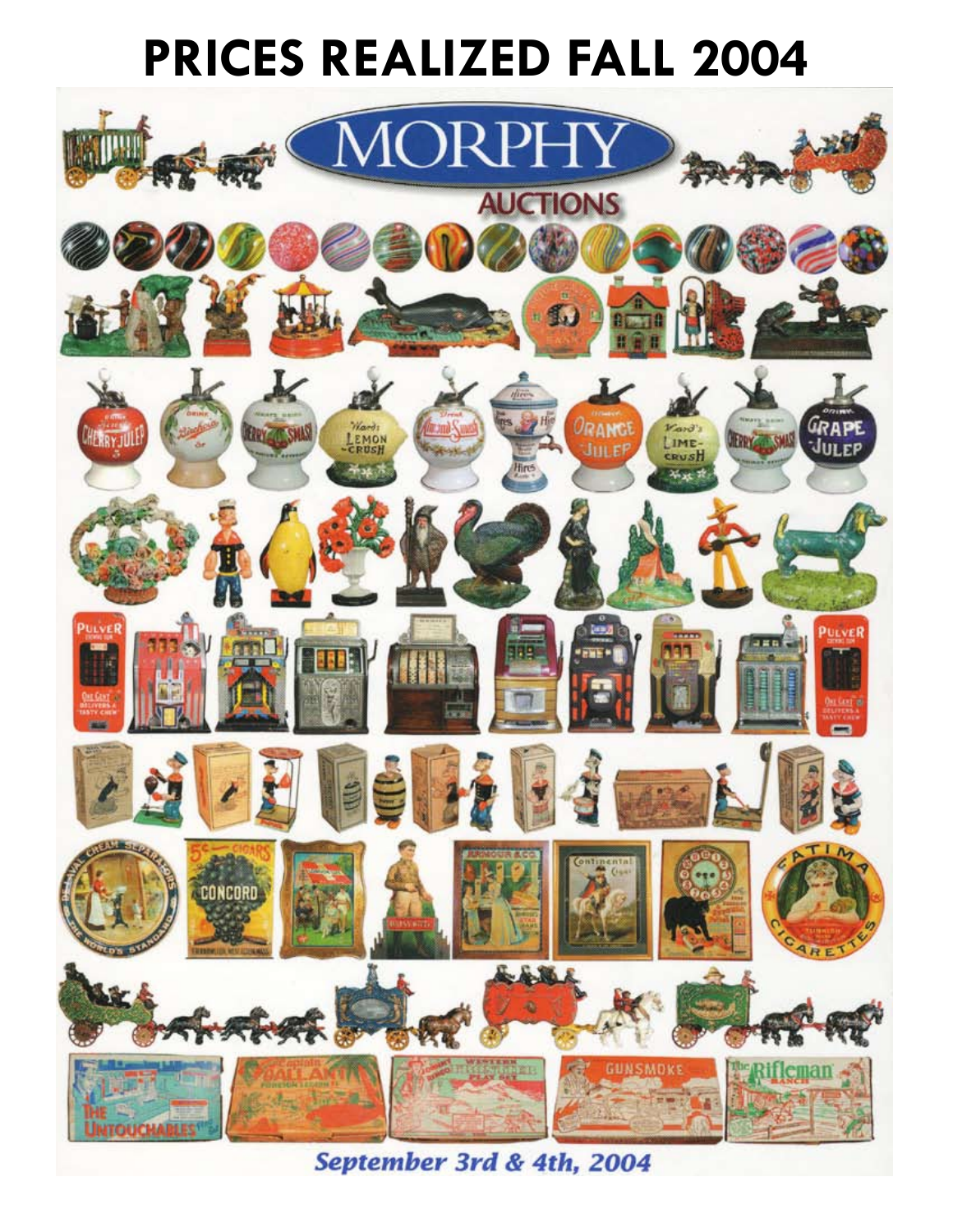## *PRICES REALIZED AT MORPHY AUCTIONS SEPTEMBER 3 AND 4, 2004*

| 1        | \$220          | 71         | \$330          | 141        | \$1,540        | 211        | \$165            | 281        | \$110          | 351        | \$28             | 422         | \$1,650            | 490        | \$1,760        | 616        | \$550          | 685        | \$3,025          |
|----------|----------------|------------|----------------|------------|----------------|------------|------------------|------------|----------------|------------|------------------|-------------|--------------------|------------|----------------|------------|----------------|------------|------------------|
| 2        | \$55           | 72         | \$220          | 142        | \$1,430        | 212        | \$220            | 282        | \$275          | 353        | \$110            | 423         | \$8,800            | 491        | \$1,760        | 617        | \$110          | 686        | \$770            |
| 3        | \$28           | 73         | \$495          | 143        | \$2,090        | 213        | \$550            | 283        | \$110          | 354        | \$440            | 424         | \$38,500           | 492        | \$2,475        | 618        | \$165          | 687        | \$1,760          |
| 4        | \$275          | 74         | \$330          | 144        | \$1,540        | 214        | \$5,225          | 284        | \$165          | 355        | \$275            | 425         | \$3,575            | 493        | \$1,760        | 619        | \$440          | 688        | \$1,980          |
| 5        | \$770          | 75         | \$275          | 145        | \$1,650        | 215        | \$3,575          | 285        | \$440          | 356        | \$83             | 426         | \$11,000           | 494        | \$7,700        | 620        | \$385          | 689        | \$550            |
| 6        | \$275          | 76         | \$660          | 146        | \$1,430        | 216        | \$3,300          | 286        | \$440          | 357        | \$1.650          | 427         | \$2,475            | 495        | \$165          | 621        | \$275          | 690        | \$660            |
| 7        | \$165          | 77         | \$660          | 147        | \$220          | 217        | \$550            | 287        | \$165          | 358        | \$1,320          | 428         | \$1,320            | 496        | \$1,760        | 622        | \$550          | 691        | \$1,870          |
| 8        | \$110          | 78         | \$330          | 148        | \$1,430        | 218        | \$330            | 288        | \$83           | 359        | \$660            | 429         | \$55               | 497        | \$990          | 623        | \$495          | 692        | \$1,540          |
| 9        | \$880          | 79         | \$275          | 149        | \$220          | 219        | \$385            | 289        | \$55           | 360        | \$770            | 430         | \$165              | 498        | \$550          | 624        | \$385          | 693        | \$2,750          |
| 10       | \$385          | 80         | \$440          | 150        | \$165          | 220        | \$165            | 290        | \$110          | 361        | \$275            | 431         | \$550              | 499        | \$440          | 625        | \$495          | 694        | \$2,750          |
| 11       | \$165          | 81         | \$275          | 151        | \$220          | 221        | \$220            | 291        | \$110          | 362        | \$880            | 432         | \$1,870            | 500        | \$660          | 626        | \$385          | 695        | \$6,050          |
| 12       | \$110          | 82         | \$275          | 152        | \$330          | 222        | \$220            | 292        | \$275          | 363        | \$165            | 433         | \$770              | 501        | \$385          | 627        | \$385          | 696        | \$550            |
| 13       | \$83           | 83         | \$550          | 153        | \$440          | 223        | \$3,575          | 293        | \$660          | 364        | \$880            | 434         | \$660              | 502        | \$330          | 628        | \$275          | 697        | \$495            |
| 14       | \$495          | 84         | \$1,100        | 154        | \$165          | 224        | \$28             | 294        | \$55           | 365        | \$110            | 435         | \$1,980            | 504        | \$1,320        | 629        | \$275          | 698        | \$330            |
| 15       | \$110          | 85         | \$275          | 155        | \$440          | 225        | \$83             | 295        | \$83           | 366        | \$2,475          | 436         | \$1,210            | 505        | \$3,300        | 630        | \$385          | 699        | \$275            |
| 16       | \$770          | 86         | \$330          | 156        | \$110          | 226        | \$3,025          | 296        | \$440          | 367        | \$1,210          | 437         | \$1,100            | 506        | \$1,870        | 631        | \$165          | 700        | \$275            |
| 17       | \$1,100        | 87         | \$138          | 157        | \$110          | 227        | \$275            | 297        | \$110          | 368        | \$1,870          | 438         | \$1,100            | 507        | \$330          | 632        | \$440          | 701        | \$330            |
| 18       | \$1,100        | 88         | \$770          | 158        | \$165          | 228<br>229 | \$6,500          | 298<br>299 | \$110          | 369<br>370 | \$1,210          | 439<br>440  | \$1,540            | 508<br>509 | \$1,540        | 633        | \$550          | 702<br>703 | \$495            |
| 19<br>20 | \$385<br>\$165 | 89<br>90   | \$880<br>\$880 | 159<br>160 | \$440<br>\$220 | 230        | \$440<br>\$1,760 | 300        | \$220<br>\$55  | 371        | \$440<br>\$660   | 441         | \$8,800<br>\$1,760 | 510        | \$83<br>\$990  | 634<br>635 | \$440<br>\$550 | 704        | \$275<br>\$880   |
| 21       | \$275          | 91         | \$275          | 161        | \$220          | 231        | \$165            | 301        | \$110          | 372        | \$440            | 442         | \$990              | 511        | \$1,320        | 636        | \$770          | 705        | \$990            |
| 22       | \$275          | 92         | \$165          | 162        | \$440          | 232        | \$1,100          | 302        | \$110          | 373        | \$495            | 443         | \$275              | 512        | \$1,760        | 637        | \$385          | 706        | \$330            |
| 23       | \$110          | 93         | \$165          | 163        | \$110          | 233        | \$770            | 303        | \$275          | 374        | \$550            | 444         | \$495              | 513        | \$110          | 638        | \$660          | 707        | \$660            |
| 24       | \$495          | 94         | \$110          | 164        | \$110          | 234        | \$275            | 304        | \$165          | 375        | \$385            | 445         | \$660              | 514        | \$2,090        | 639        | \$275          | 708        | \$330            |
| 25       | \$165          | 95         | \$275          | 165        | \$330          | 235        | \$550            | 305        | \$83           | 376        | \$1,760          | 446         | \$165              | 515        | \$2,750        | 640        | \$275          | 709        | \$550            |
| 26       | \$220          | 96         | \$165          | 166        | \$330          | 236        | \$165            | 306        | \$165          | 377        | \$1,210          | 447         | \$880              | 516        | \$110          | 641        | \$83           | 710        | \$880            |
| 27       | \$385          | 97         | \$165          | 167        | \$165          | 237        | \$770            | 307        | \$83           | 378        | \$165            | 448         | \$1,980            | 517        | \$550          | 642        | \$550          | 711        | \$880            |
| 28       | \$165          | 98         | \$550          | 168        | \$440          | 238        | \$330            | 308        | \$55           | 379        | \$660            | 449         | \$220              | 518        | \$165          | 643        | \$165          | 712        | \$880            |
| 29       | \$220          | 99         | \$440          | 169        | \$770          | 239        | \$330            | 309        | \$55           | 380        | \$990            | 450         | \$110              | 519        | \$550          | 644        | \$440          | 713        | \$550            |
| 30       | \$220          | 100        | \$550          | 170        | \$440          | 240        | \$550            | 310        | \$28           | 381        | \$495            | 451         | \$110              | 520        | \$770          | 645        | \$880          | 714        | \$660            |
| 31       | \$605          | 101        | \$550          | 171        | \$275          | 241        | \$385            | 311        | \$83           | 382        | \$440            | 452         | \$660              | 521        | \$660          | 646        | \$1,650        | 715        | \$330            |
| 32       | \$440          | 102        | \$275          | 172        | \$165          | 242        | \$1,650          | 312        | \$28           | 383        | \$110            | 453         | \$275              | 522        | \$330          | 647        | \$165          | 716        | \$770            |
| 33       | \$495          | 103        | \$220          | 173        | \$165          | 243        | \$990            | 313        | \$110          | 384        | \$110            | 454         | \$990              | 523        | \$385          | 648        | \$220          | 717        | \$495            |
| 34       | \$1,100        | 104        | \$220          | 174        | \$165          | 244        | \$275            | 314        | \$770          | 385        | \$275            | 455         | \$990              | 524        | \$990          | 649        | \$220          | 718        | \$440            |
| 35       | \$275          | 105        | \$440          | 175        | \$165          | 245        | \$440            | 315        | \$28           | 386        | \$330            | 456         | \$1,650            | 525        | \$440          | 650        | \$495          | 719        | \$110            |
| 36       | \$770          | 106        | \$110          | 176        | \$220          | 246        | \$330            | 316        | \$440          | 387        | \$330            | 457         | \$165              | 526        | \$165          | 651        | \$990          | 720        | \$165            |
| 37       | \$55           | 107        | \$110          | 177        | \$83           | 247        | \$880            | 317        | \$55           | 388        | \$1,650          | 458         | \$110              | 527        | \$440          | 652        | \$550          | 721        | \$880            |
| 38       | \$550          | 108        | \$165          | 178        | \$330          | 248        | \$385            | 318        | \$110          | 389        | \$770            | 459         | \$220              | 528        | \$220          | 653        | \$1,100        | 721A       | \$110            |
| 39       | \$83           | 109        | \$220          | 179        | \$55           | 249        | \$330            | 319        | \$55           | 390        | \$990            | 460         | \$660              | 529        | \$330          | 654        | \$165          | 722        | \$110            |
| 40       | \$165          | 110        | \$550          | 180        | \$165          | 250        | \$2,200          | 320        | \$55           | 391        | \$110            | 461         | \$330              | 530        | \$1,980        | 655        | \$220          | 723        | \$495            |
| 41       | \$110          | 111        | \$275          | 181        | \$220          | 251        | \$165            | 321        | \$55           | 392        | \$165            | 462         | \$440              | 531        | \$1,870        | 656        | \$220          | 724        | \$1,210          |
| 42       | \$83           | 112        | \$83           | 182        | \$110          | 252        | \$110            | 322        | \$110          | 393        | \$440            | 463         | \$110              | 532        | \$110          | 657        | \$110          | 725        | \$440            |
| 43       | \$220          | 113        | \$83           | 183        | \$165          | 253        | \$660            | 323        | \$110          | 394        | \$275            | 464         | \$275              | 533        | \$1,870        | 658        | \$110          | 726        | \$6,050          |
| 44       | \$220          | 114        | \$55           | 184        | \$110          | 254        | \$770            | 324        | \$385          | 395        | \$220            | 465         | \$165              | 534        | \$4,125        | 659        | \$220          | 727        | \$550            |
| 45       | \$440          | 115        | \$275          | 185        | \$275          | 255        | \$165            | 325        | \$275          | 396        | \$385            | 466         | \$220              | 535        | \$110          | 660        | \$385          | 728        | \$660            |
| 46       | \$770          | 116        | \$440          | 186        | \$330          | 256        | \$880            | 326        | \$385          | 397        | \$275            | 467         | \$165              | 536        | \$165          | 661        | \$330          | 729        | \$330            |
| 47       | \$990          | 117        | \$330          | 187        | \$275          | 257        | \$220            | 327        | \$83           | 398        | \$3,300          | 468         | \$275              | 537        | \$110          | 662        | \$220          | 730        | \$385            |
| 48       | \$2,200        | 118        | \$110          | 188        | \$220          | 258        | \$440            | 328        | \$550          | 399        | \$330            | 469         | \$550              | 538        | \$110          | 663        | \$110          | 731        | \$330            |
| 49       | \$385          | 119        | \$220          | 189        | \$110          | 259        | \$660            | 329        | \$165          | 400        | \$550            | 470         | \$165              | 539        | \$220          | 664        | \$275          | 732        | \$220            |
| 50       | \$110          | 120        | \$440          | 190        | \$165          | 260        | \$1,100          | 330        | \$165          | 401        | \$1,870          | 471         | \$220              | 540        | \$110          | 665        | \$880          | 733        | \$550            |
| 51       | \$550          | 121        | \$385          | 191        | \$275          | 261        | \$83             | 331        | \$83           | 402        | \$275            | 472         | \$990              | 541        | \$165          | 666        | \$110          | 734        | \$550            |
| 52       | \$275          | 122        | \$385          | 192        | \$440          | 262        | \$220            | 332        | \$550          | 403        | \$440            | 473         | \$110              | 542        | \$1,100        | 667        | \$1,760        | 735        | \$550            |
| 53       | \$0            | 123        | \$330          | 193        | \$770          | 263        | \$660            | 333        | \$440          | 404        | \$440            | 474         | \$165              | 543        | \$660          | 668        | \$28           | 736        | \$220            |
| 54       | \$385          | 124        | \$220          | 194        | \$600          | 264        | \$150            | 334        | \$275          | 405        | \$3,300          | 475         | \$110              | 544        | \$1,100        | 669        | \$83           | 737        | \$275            |
| 55       | \$660<br>\$275 | 125<br>126 | \$275<br>\$275 | 195<br>196 | \$550<br>\$550 | 265<br>266 | \$440<br>\$165   | 335<br>336 | \$550<br>\$165 | 406<br>407 | \$1,650<br>\$275 | 476<br>477  | \$2,475<br>\$880   | 600<br>601 | \$220<br>\$495 | 670<br>671 | \$440<br>\$220 | 738<br>739 | \$385<br>\$1,980 |
| 56       |                |            |                |            |                |            |                  |            |                |            |                  |             |                    |            |                |            |                |            |                  |
| 57<br>58 | \$220<br>\$110 | 127<br>128 | \$275<br>\$220 | 197<br>198 | \$385<br>\$220 | 267<br>268 | \$330<br>\$2,475 | 337<br>338 | \$550<br>\$110 | 408<br>409 | \$495<br>\$1,760 | 477A<br>478 | \$28<br>\$8,250    | 602<br>603 | \$495<br>\$275 | 672<br>673 | \$275<br>\$385 | 740<br>741 | \$185<br>\$1,100 |
| 59       | \$275          | 129        | \$165          | 199        | \$165          | 269        | \$275            | 339        | \$165          | 410        | \$165            | 479         | \$4,400            | 604        | \$275          | 674        | \$385          | 741A       | \$1,210          |
| 60       | \$440          | 130        | \$165          | 200        | \$440          | 270        | \$990            | 340        | \$385          | 411        | \$385            | 480         | \$385              | 605        | \$275          | 675        | \$83           | 741B       | \$1,320          |
| 61       | \$770          | 131        | \$330          | 201        | \$495          | 271        | \$55             | 341        | \$55           | 412        | \$1,100          | 481         | \$3,850            | 606        | \$440          | 675A       | \$83           | 741C       | \$3,025          |
| 62       | \$880          | 132        | \$83           | 202        | \$495          | 272        | \$2,475          | 342        | \$220          | 413        | \$3,575          | 482         | \$550              | 607        | \$660          | 676        | \$110          | 741D       | \$2,200          |
| 63       | \$220          | 133        | \$220          | 203        | \$770          | 273        | \$330            | 343        | \$385          | 414        | \$2,750          | 483         | \$4,950            | 608        | \$83           | 677        | \$1,760        | 741E       | $\sqrt{$2,750}$  |
| 64       | \$110          | 134        | \$165          | 204        | \$330          | 274        | \$110            | 344        | \$0            | 415        | \$1,870          | 483A        | \$1,650            | 609        | \$220          | 678        | \$220          | 741F       | \$7,700          |
| 65       | \$330          | 135        | \$110          | 205        | \$440          | 275        | \$2,750          | 345        | \$330          | 416        | \$2,750          | 484         | \$4,400            | 610        | \$330          | 679        | \$385          |            | 741G \$11,000    |
| 66       | \$110          | 136        | \$220          | 206        | \$110          | 276        | \$440            | 346        | \$110          | 417        | \$5,500          | 485         | \$1,650            | 611        | \$110          | 680        | \$220          | 742        | \$6,050          |
| 67       | \$165          | 137        | \$220          | 207        | \$330          | 277        | \$330            | 347        | \$28           | 418        | \$2,750          | 486         | \$165              | 612        | \$330          | 681        | \$220          | 743        | \$990            |
| 68       | \$83           | 138        | \$220          | 208        | \$220          | 278        | \$275            | 348        | \$1,100        | 419        | \$1,980          | 487         | \$110              | 613        | \$495          | 682        | \$770          | 744        | \$770            |
| 69       | \$165          | 139        | \$165          | 209        | \$165          | 279        | \$275            | 349        | \$220          | 420        | \$3,025          | 488         | \$3,300            | 614        | \$550          | 683        | \$385          | 745        | \$2,200          |
| 70       | \$110          | 140        | \$220          | 210        | \$440          | 280        | \$330            | 350        | \$55           | 421        | \$1,760          | 489         | \$2,200            | 615        | \$165          | 684        | \$2,750        | 746        | \$3,850          |

*\* Prices include a 10% buyer's premium. No sales tax included.*